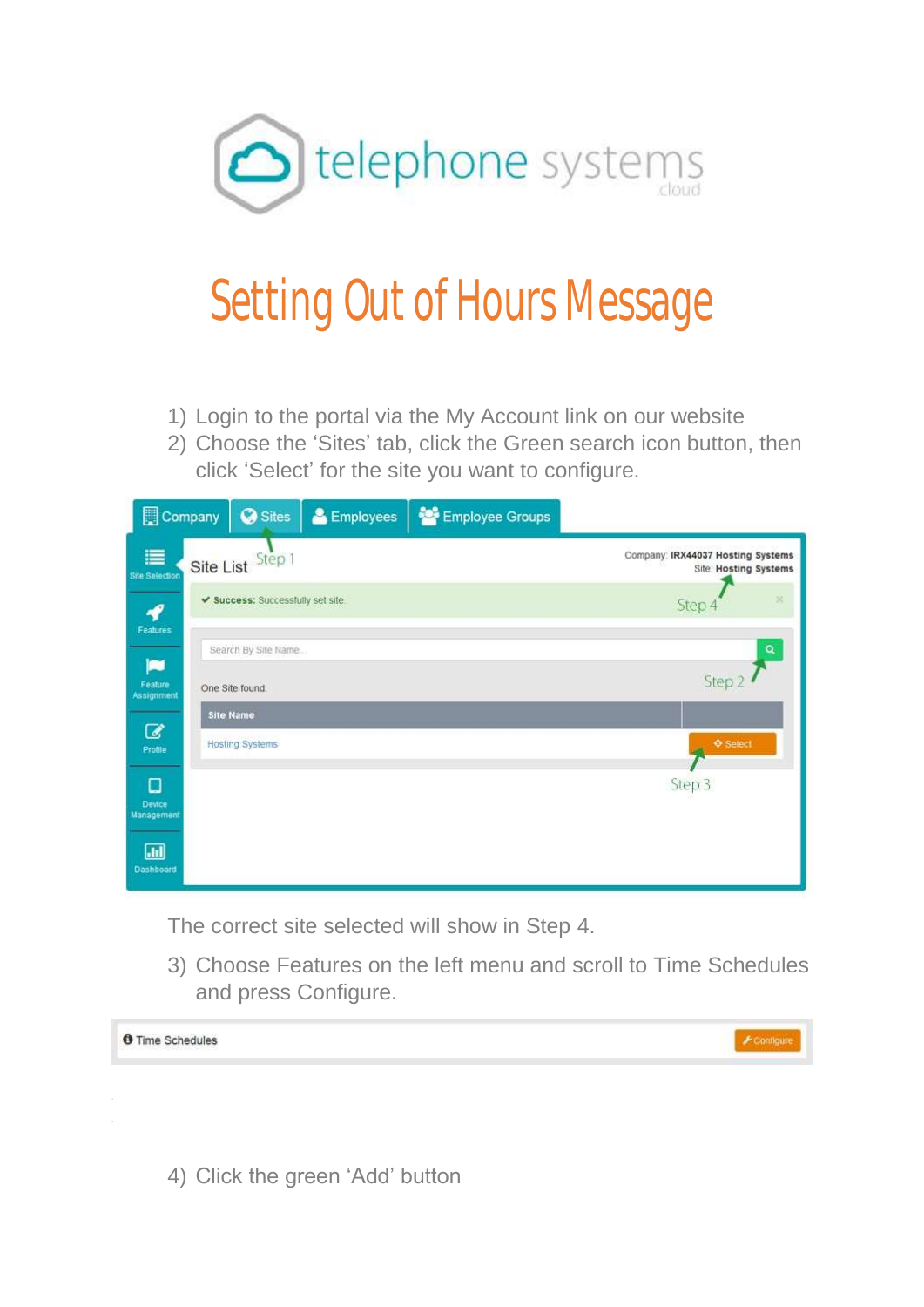| Time Schedule Name |                      |                |                      |  |  |  |
|--------------------|----------------------|----------------|----------------------|--|--|--|
| <b>Start Day</b>   | Start Time (HH:mm)   | <b>End Day</b> | End Time (HH:mm)     |  |  |  |
| Select             | $\ddot{\phantom{0}}$ | Select         | Y                    |  |  |  |
| Select             | $\checkmark$         | Select         | ¥                    |  |  |  |
| Select             | $\checkmark$         | Select.        | $\ddot{\phantom{0}}$ |  |  |  |
| Select             | $_{\rm v}$           | Select         | $_{\rm v}$           |  |  |  |
| Seiect             | $\ddot{\phantom{0}}$ | Select         | ×                    |  |  |  |
| + Add Another      |                      |                |                      |  |  |  |

- 5) Enter a name e.g. 'Office Closed Hours' and input the day and time ranges that the office is closed. Press Save when information is complete.
- 6) To assign it to your primary incoming hunt group, so back and choose 'Features' (left menu) and select 'Hunt Groups' by pressing the 'Configure' button
- 7) Once in the hunt group, from the left hand sub menu, choose 'Feature Settings'



8) Choose Custom Ringback User

**O** Custom Ringback User

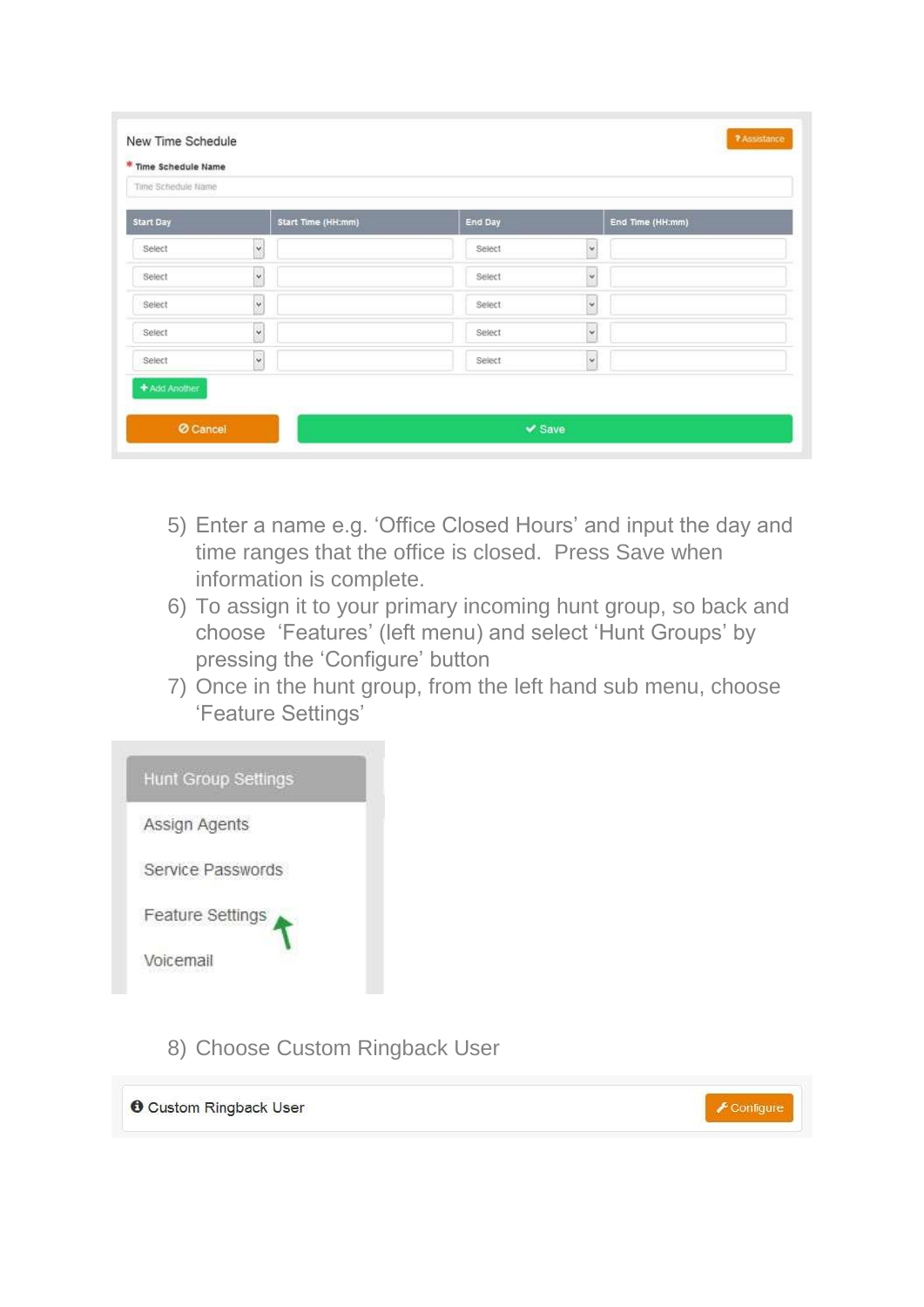9) Press 'Add'. Then enter a description. E.g. 'Office Closed' and choose the new time schedule you created early from the drop down list. The click 'Save & Add More Details'.

| Description | Description   |                              |                                      |                                                          |
|-------------|---------------|------------------------------|--------------------------------------|----------------------------------------------------------|
|             | Time Schedule | Every Day All Day (Employee) |                                      |                                                          |
|             | Cancel        |                              | $\times$ Save                        | Save & Add More Details                                  |
|             |               |                              |                                      |                                                          |
| 10)         |               |                              | Now add the message you want played. | (Note: It must be a .wav file) Press Save once uploaded. |

## File type is CCITT u-Law WAV with 8kHz, 8Bit, Mono attributes

## How to make a suitable WAV file.

You can record your message on any device, such as a computer or mobile phone. Most software will record an MP3 file.

Once you have a suitable MP3 file you are happy with, you need to convert it into a format suitable for phone systems.

File type: CCITT u-Law WAV with 8kHz, 5MB, Mono attributes.

To convert for MP3, we suggest using an online tool such as the following:

<http://audio.online-convert.com/convert-to-wav>

You need to set the following options.